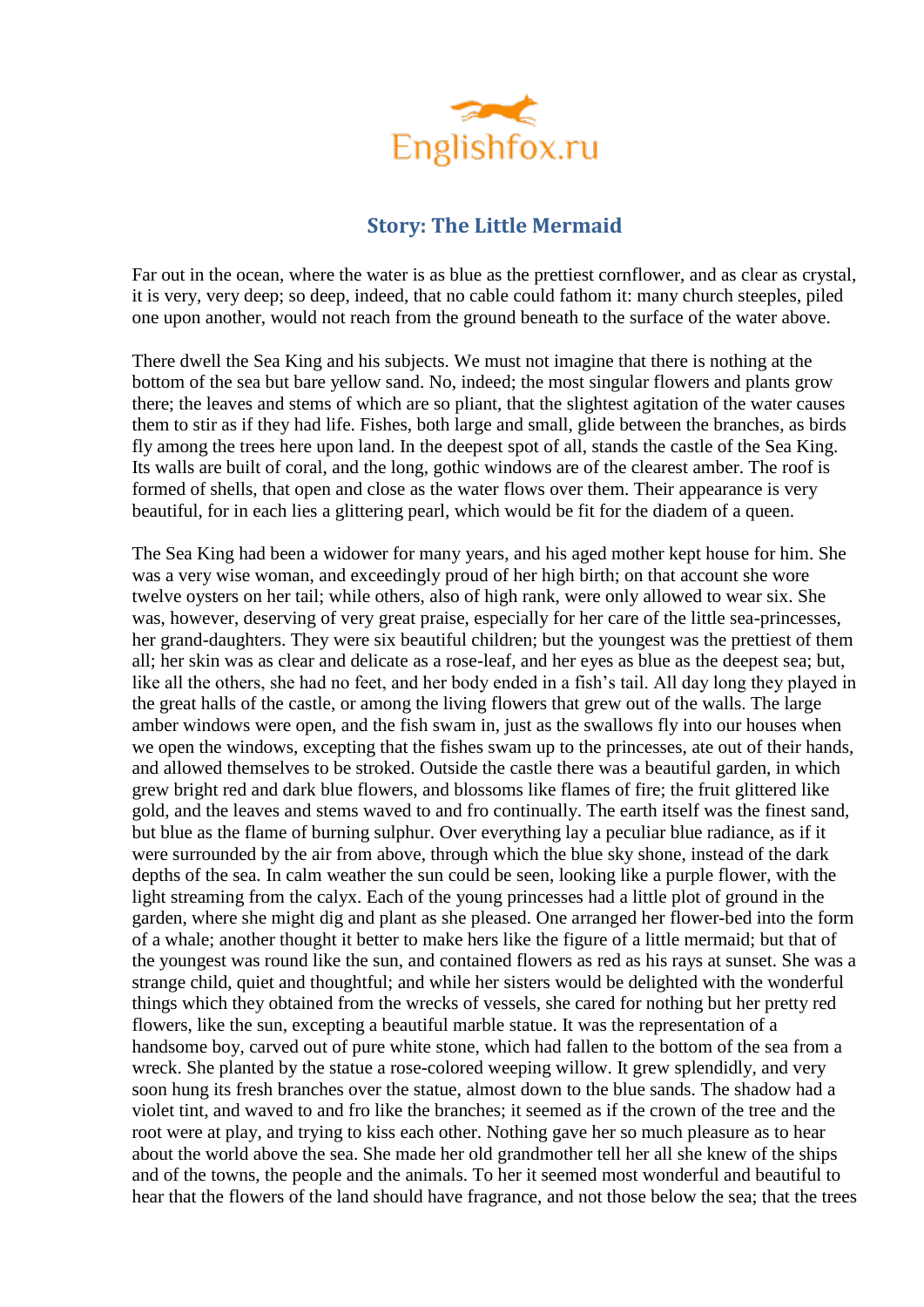of the forest should be green; and that the fishes among the trees could sing so sweetly, that it was quite a pleasure to hear them. Her grandmother called the little birds fishes, or she would not have understood her; for she had never seen birds.

"When you have reached your fifteenth year," said the grand-mother, "you will have permission to rise up out of the sea, to sit on the rocks in the moonlight, while the great ships are sailing by; and then you will see both forests and towns."

In the following year, one of the sisters would be fifteen: but as each was a year younger than the other, the youngest would have to wait five years before her turn came to rise up from the bottom of the ocean, and see the earth as we do. However, each promised to tell the others what she saw on her first visit, and what she thought the most beautiful; for their grandmother could not tell them enough; there were so many things on which they wanted information. None of them longed so much for her turn to come as the youngest, she who had the longest time to wait, and who was so quiet and thoughtful. Many nights she stood by the open window, looking up through the dark blue water, and watching the fish as they splashed about with their fins and tails. She could see the moon and stars shining faintly; but through the water they looked larger than they do to our eyes. When something like a black cloud passed between her and them, she knew that it was either a whale swimming over her head, or a ship full of human beings, who never imagined that a pretty little mermaid was standing beneath them, holding out her white hands towards the keel of their ship.

As soon as the eldest was fifteen, she was allowed to rise to the surface of the ocean. When she came back, she had hundreds of things to talk about; but the most beautiful, she said, was to lie in the moonlight, on a sandbank, in the quiet sea, near the coast, and to gaze on a large town nearby, where the lights were twinkling like hundreds of stars; to listen to the sounds of the music, the noise of carriages, and the voices of human beings, and then to hear the merry bells peal out from the church steeples; and because she could not go near to all those wonderful things, she longed for them more than ever. Oh, did not the youngest sister listen eagerly to all these descriptions? and afterwards, when she stood at the open window looking up through the dark blue water, she thought of the great city, with all its bustle and noise, and even fancied she could hear the sound of the church bells, down in the depths of the sea.

In another year the second sister received permission to rise to the surface of the water, and to swim about where she pleased. She rose just as the sun was setting, and this, she said, was the most beautiful sight of all. The whole sky looked like gold, while violet and rose-colored clouds, which she could not describe, floated over her; and, still more rapidly than the clouds, flew a large flock of wild swans towards the setting sun, looking like a long white veil across the sea. She also swam towards the sun; but it sunk into the waves, and the rosy tints faded from the clouds and from the sea.

The third sister's turn followed; she was the boldest of them all, and she swam up a broad river that emptied itself into the sea. On the banks she saw green hills covered with beautiful vines; palaces and castles peeped out from amid the proud trees of the forest; she heard the birds singing, and the rays of the sun were so powerful that she was obliged often to dive down under the water to cool her burning face. In a narrow creek she found a whole troop of little human children, quite naked, and sporting about in the water; she wanted to play with them, but they fled in a great fright; and then a little black animal came to the water; it was a dog, but she did not know that, for she had never before seen one. This animal barked at her so terribly that she became frightened, and rushed back to the open sea. But she said she should never forget the beautiful forest, the green hills, and the pretty little children who could swim in the water, although they had not fish's tails.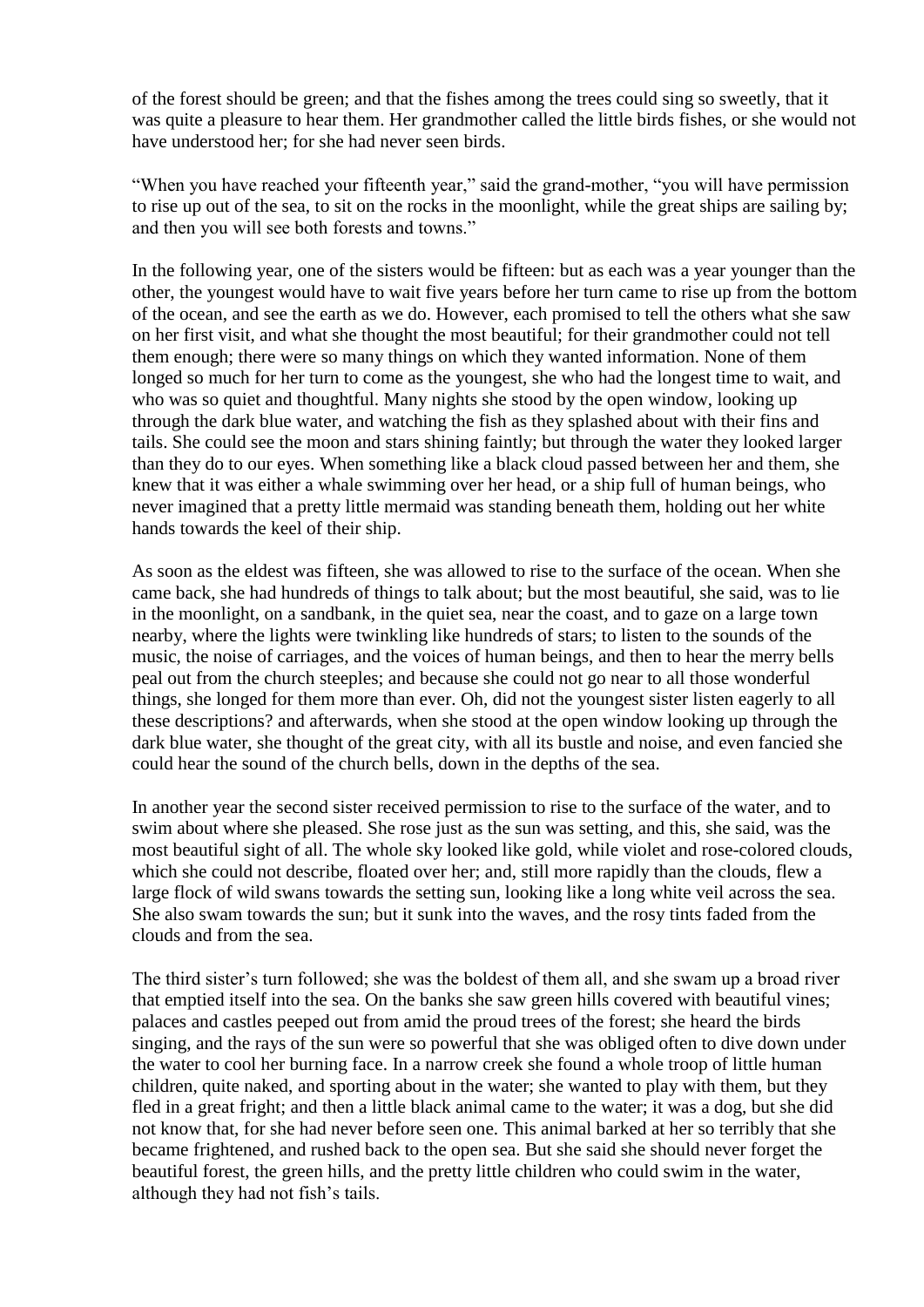The fourth sister was more timid; she remained in the midst of the sea, but she said it was quite as beautiful there as nearer the land. She could see for so many miles around her, and the sky above looked like a bell of glass. She had seen the ships, but at such a great distance that they looked like sea-gulls. The dolphins sported in the waves, and the great whales spouted water from their nostrils till it seemed as if a hundred fountains were playing in every direction.

The fifth sister's birthday occurred in the winter; so when her turn came, she saw what the others had not seen the first time they went up. The sea looked quite green, and large icebergs were floating about, each like a pearl, she said, but larger and loftier than the churches built by men. They were of the most singular shapes, and glittered like diamonds. She had seated herself upon one of the largest, and let the wind play with her long hair, and she remarked that all the ships sailed by rapidly, and steered as far away as they could from the iceberg, as if they were afraid of it. Towards evening, as the sun went down, dark clouds covered the sky, the thunder rolled and the lightning flashed, and the red light glowed on the icebergs as they rocked and tossed on the heaving sea. On all the ships the sails were reefed with fear and trembling, while she sat calmly on the floating iceberg, watching the blue lightning, as it darted its forked flashes into the sea.

When first the sisters had permission to rise to the surface, they were each delighted with the new and beautiful sights they saw; but now, as grown-up girls, they could go when they pleased, and they had become indifferent about it. They wished themselves back again in the water, and after a month had passed they said it was much more beautiful down below, and pleasanter to be at home. Yet often, in the evening hours, the five sisters would twine their arms round each other, and rise to the surface, in a row. They had more beautiful voices than any human being could have; and before the approach of a storm, and when they expected a ship would be lost, they swam before the vessel, and sang sweetly of the delights to be found in the depths of the sea, and begging the sailors not to fear if they sank to the bottom. But the sailors could not understand the song, they took it for the howling of the storm. And these things were never to be beautiful for them; for if the ship sank, the men were drowned, and their dead bodies alone reached the palace of the Sea King.

When the sisters rose, arm-in-arm, through the water in this way, their youngest sister would stand quite alone, looking after them, ready to cry, only that the mermaids have no tears, and therefore they suffer more. "Oh, were I but fifteen years old," said she: "I know that I shall love the world up there, and all the people who live in it."

At last she reached her fifteenth year. "Well, now, you are grown up," said the old dowager, her grandmother; "so you must let me adorn you like your other sisters;" and she placed a wreath of white lilies in her hair, and every flower leaf was half a pearl. Then the old lady ordered eight great oysters to attach themselves to the tail of the princess to show her high rank.

"But they hurt me so," said the little mermaid.

"Pride must suffer pain," replied the old lady. Oh, how gladly she would have shaken off all this grandeur, and laid aside the heavy wreath! The red flowers in her own garden would have suited her much better, but she could not help herself: so she said, "Farewell," and rose as lightly as a bubble to the surface of the water. The sun had just set as she raised her head above the waves; but the clouds were tinted with crimson and gold, and through the glimmering twilight beamed the evening star in all its beauty. The sea was calm, and the air mild and fresh. A large ship, with three masts, lay becalmed on the water, with only one sail set; for not a breeze stiffed, and the sailors sat idle on deck or amongst the rigging. There was music and song on board; and, as darkness came on, a hundred colored lanterns were lighted, as if the flags of all nations waved in the air. The little mermaid swam close to the cabin windows; and now and then, as the waves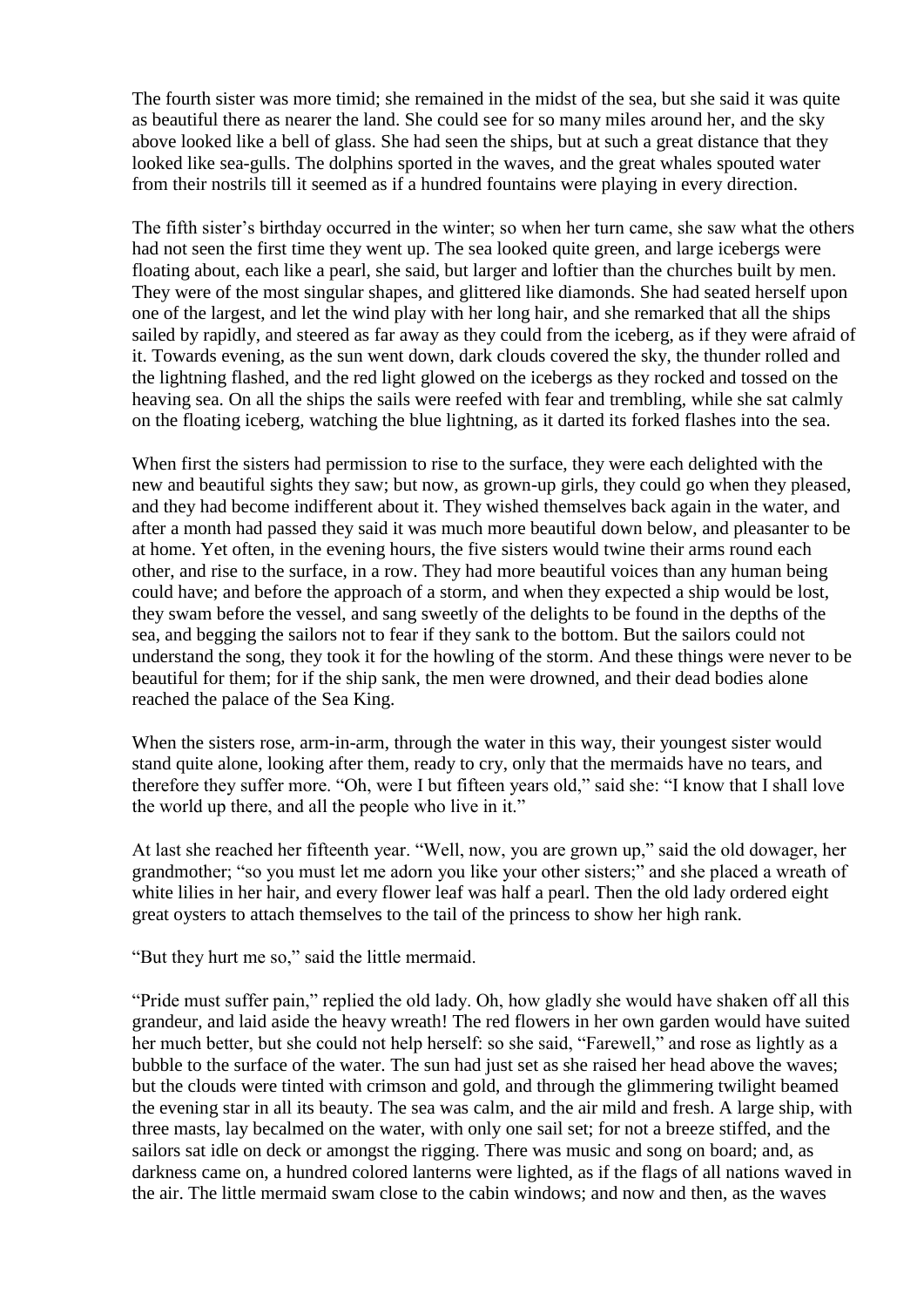lifted her up, she could look in through clear glass window-panes, and see a number of welldressed people within. Among them was a young prince, the most beautiful of all, with large black eyes; he was sixteen years of age, and his birthday was being kept with much rejoicing. The sailors were dancing on deck, but when the prince came out of the cabin, more than a hundred rockets rose in the air, making it as bright as day. The little mermaid was so startled that she dived under water; and when she again stretched out her head, it appeared as if all the stars of heaven were falling around her, she had never seen such fireworks before. Great suns spurted fire about, splendid fireflies flew into the blue air, and everything was reflected in the clear, calm sea beneath. The ship itself was so brightly illuminated that all the people, and even the smallest rope, could be distinctly and plainly seen. And how handsome the young prince looked, as he pressed the hands of all present and smiled at them, while the music resounded through the clear night air.

It was very late; yet the little mermaid could not take her eyes from the ship, or from the beautiful prince. The colored lanterns had been extinguished, no more rockets rose in the air, and the cannon had ceased firing; but the sea became restless, and a moaning, grumbling sound could be heard beneath the waves: still the little mermaid remained by the cabin window, rocking up and down on the water, which enabled her to look in. After a while, the sails were quickly unfurled, and the noble ship continued her passage; but soon the waves rose higher, heavy clouds darkened the sky, and lightning appeared in the distance. A dreadful storm was approaching; once more the sails were reefed, and the great ship pursued her flying course over the raging sea. The waves rose mountains high, as if they would have overtopped the mast; but the ship dived like a swan between them, and then rose again on their lofty, foaming crests. To the little mermaid this appeared pleasant sport; not so to the sailors. At length the ship groaned and creaked; the thick planks gave way under the lashing of the sea as it broke over the deck; the mainmast snapped asunder like a reed; the ship lay over on her side; and the water rushed in. The little mermaid now perceived that the crew were in danger; even she herself was obliged to be careful to avoid the beams and planks of the wreck which lay scattered on the water. At one moment it was so pitch dark that she could not see a single object, but a flash of lightning revealed the whole scene; she could see every one who had been on board excepting the prince; when the ship parted, she had seen him sink into the deep waves, and she was glad, for she thought he would now be with her; and then she remembered that human beings could not live in the water, so that when he got down to her father's palace he would be quite dead. But he must not die. So she swam about among the beams and planks which strewed the surface of the sea, forgetting that they could crush her to pieces. Then she dived deeply under the dark waters, rising and falling with the waves, till at length she managed to reach the young prince, who was fast losing the power of swimming in that stormy sea. His limbs were failing him, his beautiful eyes were closed, and he would have died had not the little mermaid come to his assistance. She held his head above the water, and let the waves drift them where they would.

In the morning the storm had ceased; but of the ship not a single fragment could be seen. The sun rose up red and glowing from the water, and its beams brought back the hue of health to the prince's cheeks; but his eyes remained closed. The mermaid kissed his high, smooth forehead, and stroked back his wet hair; he seemed to her like the marble statue in her little garden, and she kissed him again, and wished that he might live. Presently they came in sight of land; she saw lofty blue mountains, on which the white snow rested as if a flock of swans were lying upon them. Near the coast were beautiful green forests, and close by stood a large building, whether a church or a convent she could not tell. Orange and citron trees grew in the garden, and before the door stood lofty palms. The sea here formed a little bay, in which the water was quite still, but very deep; so she swam with the handsome prince to the beach, which was covered with fine, white sand, and there she laid him in the warm sunshine, taking care to raise his head higher than his body. Then bells sounded in the large white building, and a number of young girls came into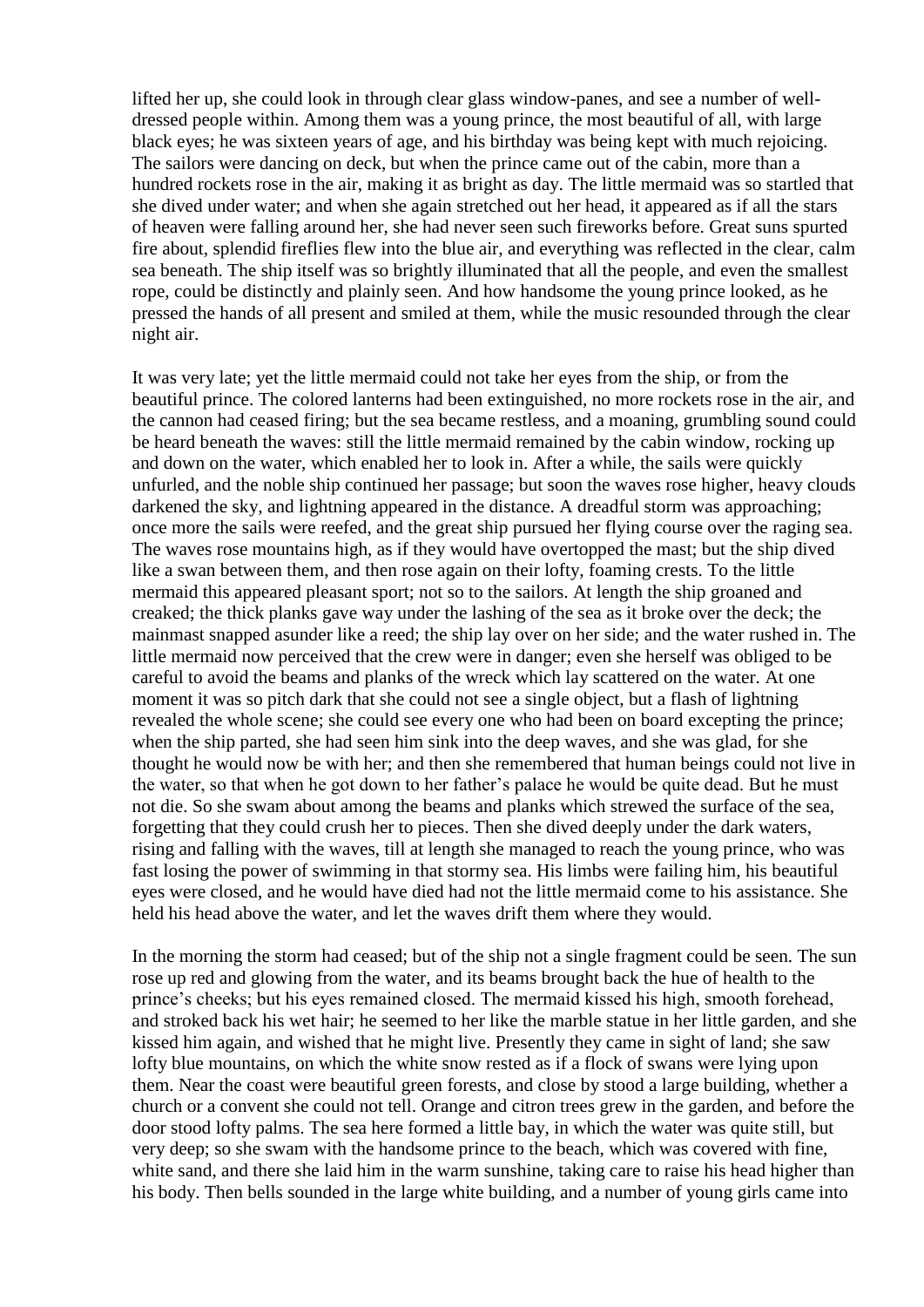the garden. The little mermaid swam out farther from the shore and placed herself between some high rocks that rose out of the water; then she covered her head and neck with the foam of the sea so that her little face might not be seen, and watched to see what would become of the poor prince. She did not wait long before she saw a young girl approach the spot where he lay. She seemed frightened at first, but only for a moment; then she fetched a number of people, and the mermaid saw that the prince came to life again, and smiled upon those who stood round him. But to her he sent no smile; he knew not that she had saved him. This made her very unhappy, and when he was led away into the great building, she dived down sorrowfully into the water, and returned to her father's castle. She had always been silent and thoughtful, and now she was more so than ever. Her sisters asked her what she had seen during her first visit to the surface of the water; but she would tell them nothing. Many an evening and morning did she rise to the place where she had left the prince. She saw the fruits in the garden ripen till they were gathered, the snow on the tops of the mountains melt away; but she never saw the prince, and therefore she returned home, always more sorrowful than before. It was her only comfort to sit in her own little garden, and fling her arm round the beautiful marble statue which was like the prince; but she gave up tending her flowers, and they grew in wild confusion over the paths, twining their long leaves and stems round the branches of the trees, so that the whole place became dark and gloomy. At length she could bear it no longer, and told one of her sisters all about it. Then the others heard the secret, and very soon it became known to two mermaids whose intimate friend happened to know who the prince was. She had also seen the festival on board ship, and she told them where the prince came from, and where his palace stood.

"Come, little sister," said the other princesses; then they entwined their arms and rose up in a long row to the surface of the water, close by the spot where they knew the prince's palace stood. It was built of bright yellow shining stone, with long flights of marble steps, one of which reached quite down to the sea. Splendid gilded cupolas rose over the roof, and between the pillars that surrounded the whole building stood life-like statues of marble. Through the clear crystal of the lofty windows could be seen noble rooms, with costly silk curtains and hangings of tapestry; while the walls were covered with beautiful paintings which were a pleasure to look at. In the centre of the largest saloon a fountain threw its sparkling jets high up into the glass cupola of the ceiling, through which the sun shone down upon the water and upon the beautiful plants growing round the basin of the fountain. Now that she knew where he lived, she spent many an evening and many a night on the water near the palace. She would swim much nearer the shore than any of the others ventured to do; indeed once she went quite up the narrow channel under the marble balcony, which threw a broad shadow on the water. Here she would sit and watch the young prince, who thought himself quite alone in the bright moonlight. She saw him many times of an evening sailing in a pleasant boat, with music playing and flags waving. She peeped out from among the green rushes, and if the wind caught her long silvery-white veil, those who saw it believed it to be a swan, spreading out its wings. On many a night, too, when the fishermen, with their torches, were out at sea, she heard them relate so many good things about the doings of the young prince, that she was glad she had saved his life when he had been tossed about halfdead on the waves. And she remembered that his head had rested on her bosom, and how heartily she had kissed him; but he knew nothing of all this, and could not even dream of her. She grew more and more fond of human beings, and wished more and more to be able to wander about with those whose world seemed to be so much larger than her own. They could fly over the sea in ships, and mount the high hills which were far above the clouds; and the lands they possessed, their woods and their fields, stretched far away beyond the reach of her sight. There was so much that she wished to know, and her sisters were unable to answer all her questions. Then she applied to her old grandmother, who knew all about the upper world, which she very rightly called the lands above the sea.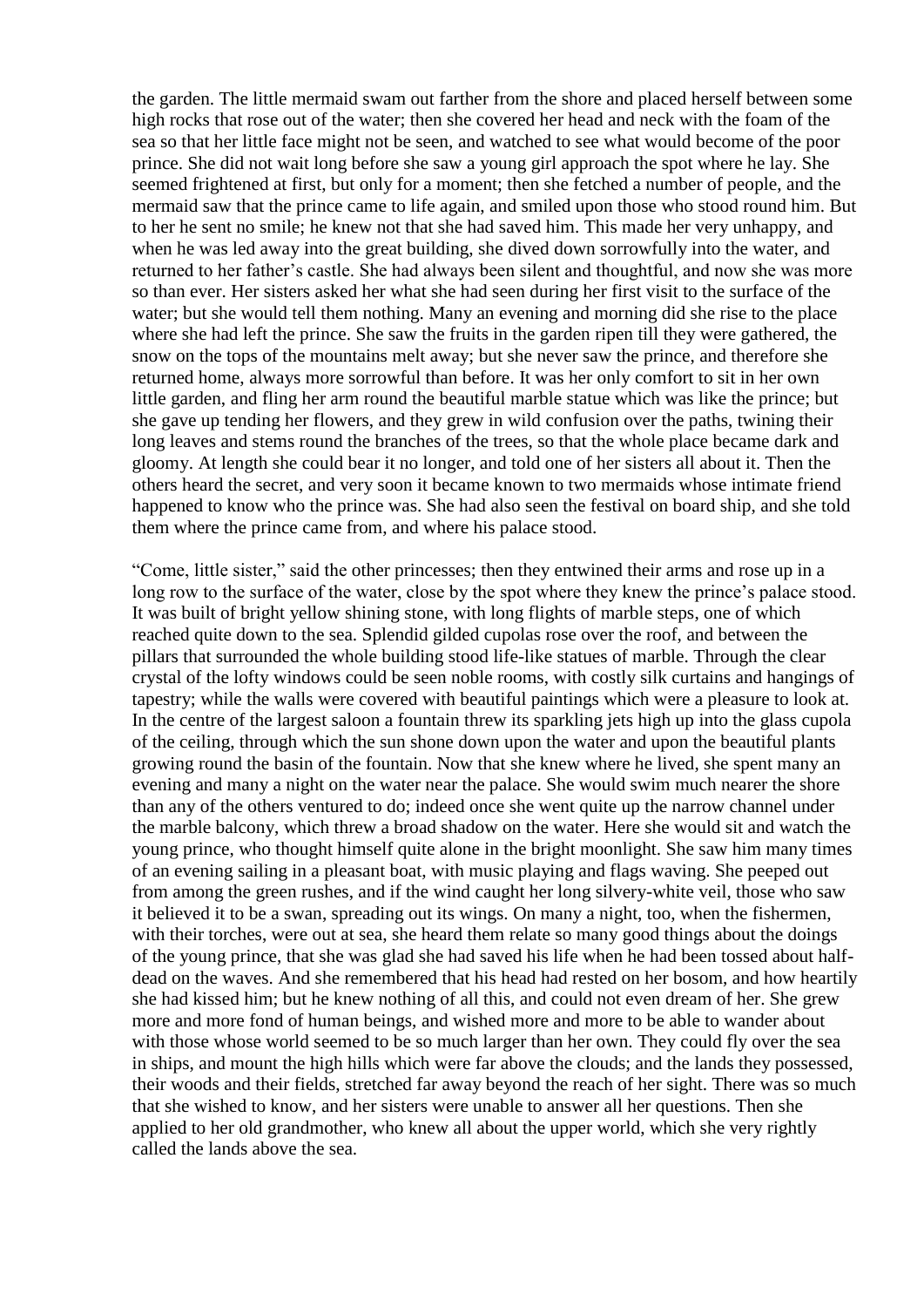"If human beings are not drowned," asked the little mermaid, "can they live forever? do they never die as we do here in the sea?"

"Yes," replied the old lady, "they must also die, and their term of life is even shorter than ours. We sometimes live to three hundred years, but when we cease to exist here we only become the foam on the surface of the water, and we have not even a grave down here of those we love. We have not immortal souls, we shall never live again; but, like the green sea-weed, when once it has been cut off, we can never flourish more. Human beings, on the contrary, have a soul which lives forever, lives after the body has been turned to dust. It rises up through the clear, pure air beyond the glittering stars. As we rise out of the water, and behold all the land of the earth, so do they rise to unknown and glorious regions which we shall never see."

"Why have not we an immortal soul?" asked the little mermaid mournfully; "I would give gladly all the hundreds of years that I have to live, to be a human being only for one day, and to have the hope of knowing the happiness of that glorious world above the stars."

"You must not think of that," said the old woman; "we feel ourselves to be much happier and much better off than human beings."

"So I shall die," said the little mermaid, "and as the foam of the sea I shall be driven about never again to hear the music of the waves, or to see the pretty flowers nor the red sun. Is there anything I can do to win an immortal soul?"

"No," said the old woman, "unless a man were to love you so much that you were more to him than his father or mother; and if all his thoughts and all his love were fixed upon you, and the priest placed his right hand in yours, and he promised to be true to you here and hereafter, then his soul would glide into your body and you would obtain a share in the future happiness of mankind. He would give a soul to you and retain his own as well; but this can never happen. Your fish's tail, which amongst us is considered so beautiful, is thought on earth to be quite ugly; they do not know any better, and they think it necessary to have two stout props, which they call legs, in order to be handsome."

Then the little mermaid sighed, and looked sorrowfully at her fish's tail. "Let us be happy," said the old lady, "and dart and spring about during the three hundred years that we have to live, which is really quite long enough; after that we can rest ourselves all the better. This evening we are going to have a court ball."

It is one of those splendid sights which we can never see on earth. The walls and the ceiling of the large ball-room were of thick, but transparent crystal. May hundreds of colossal shells, some of a deep red, others of a grass green, stood on each side in rows, with blue fire in them, which lighted up the whole saloon, and shone through the walls, so that the sea was also illuminated. Innumerable fishes, great and small, swam past the crystal walls; on some of them the scales glowed with a purple brilliancy, and on others they shone like silver and gold. Through the halls flowed a broad stream, and in it danced the mermen and the mermaids to the music of their own sweet singing. No one on earth has such a lovely voice as theirs. The little mermaid sang more sweetly than them all. The whole court applauded her with hands and tails; and for a moment her heart felt quite gay, for she knew she had the loveliest voice of any on earth or in the sea. But she soon thought again of the world above her, for she could not forget the charming prince, nor her sorrow that she had not an immortal soul like his; therefore she crept away silently out of her father's palace, and while everything within was gladness and song, she sat in her own little garden sorrowful and alone. Then she heard the bugle sounding through the water, and thought—"He is certainly sailing above, he on whom my wishes depend, and in whose hands I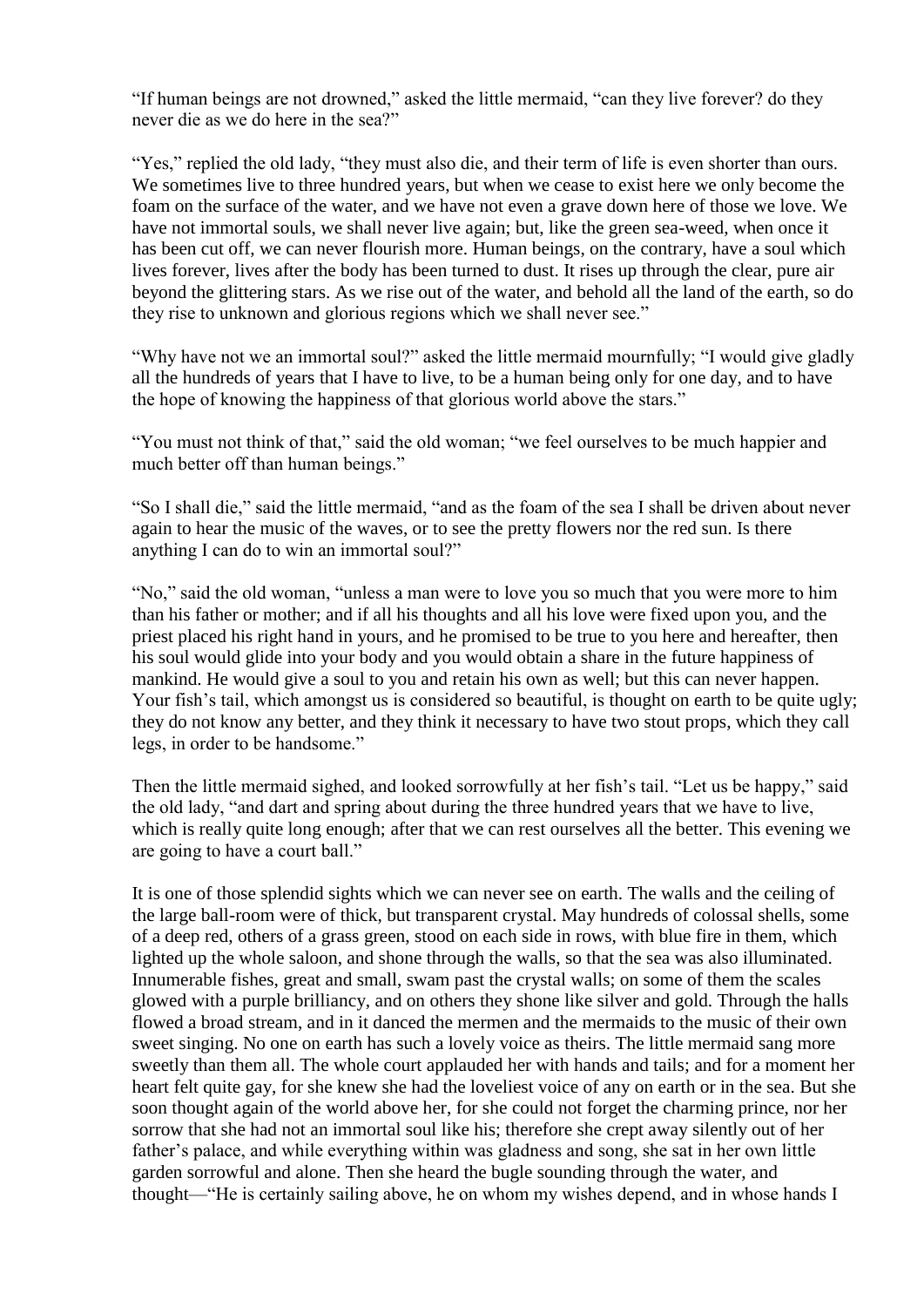should like to place the happiness of my life. I will venture all for him, and to win an immortal soul, while my sisters are dancing in my father's palace, I will go to the sea witch, of whom I have always been so much afraid, but she can give me counsel and help."

And then the little mermaid went out from her garden, and took the road to the foaming whirlpools, behind which the sorceress lived. She had never been that way before: neither flowers nor grass grew there; nothing but bare, gray, sandy ground stretched out to the whirlpool, where the water, like foaming mill-wheels, whirled round everything that it seized, and cast it into the fathomless deep. Through the midst of these crushing whirlpools the little mermaid was obliged to pass, to reach the dominions of the sea witch; and also for a long distance the only road lay right across a quantity of warm, bubbling mire, called by the witch her turfmoor. Beyond this stood her house, in the centre of a strange forest, in which all the trees and flowers were polypi, half animals and half plants; they looked like serpents with a hundred heads growing out of the ground. The branches were long slimy arms, with fingers like flexible worms, moving limb after limb from the root to the top. All that could be reached in the sea they seized upon, and held fast, so that it never escaped from their clutches. The little mermaid was so alarmed at what she saw, that she stood still, and her heart beat with fear, and she was very nearly turning back; but she thought of the prince, and of the human soul for which she longed, and her courage returned. She fastened her long flowing hair round her head, so that the polypi might not seize hold of it. She laid her hands together across her bosom, and then she darted forward as a fish shoots through the water, between the supple arms and fingers of the ugly polypi, which were stretched out on each side of her. She saw that each held in its grasp something it had seized with its numerous little arms, as if they were iron bands. The white skeletons of human beings who had perished at sea, and had sunk down into the deep waters, skeletons of land animals, oars, rudders, and chests of ships were lying tightly grasped by their clinging arms; even a little mermaid, whom they had caught and strangled; and this seemed the most shocking of all to the little princess.

She now came to a space of marshy ground in the wood, where large, fat water-snakes were rolling in the mire, and showing their ugly, drab-colored bodies. In the midst of this spot stood a house, built with the bones of shipwrecked human beings. There sat the sea witch, allowing a toad to eat from her mouth, just as people sometimes feed a canary with a piece of sugar. She called the ugly water-snakes her little chickens, and allowed them to crawl all over her bosom.

"I know what you want," said the sea witch; "it is very stupid of you, but you shall have your way, and it will bring you to sorrow, my pretty princess. You want to get rid of your fish's tail, and to have two supports instead of it, like human beings on earth, so that the young prince may fall in love with you, and that you may have an immortal soul." And then the witch laughed so loud and disgustingly, that the toad and the snakes fell to the ground, and lay there wriggling about. "You are but just in time," said the witch; "for after sunrise to-morrow I should not be able to help you till the end of another year. I will prepare a draught for you, with which you must swim to land tomorrow before sunrise, and sit down on the shore and drink it. Your tail will then disappear, and shrink up into what mankind calls legs, and you will feel great pain, as if a sword were passing through you. But all who see you will say that you are the prettiest little human being they ever saw. You will still have the same floating gracefulness of movement, and no dancer will ever tread so lightly; but at every step you take it will feel as if you were treading upon sharp knives, and that the blood must flow. If you will bear all this, I will help you."

"Yes, I will," said the little princess in a trembling voice, as she thought of the prince and the immortal soul.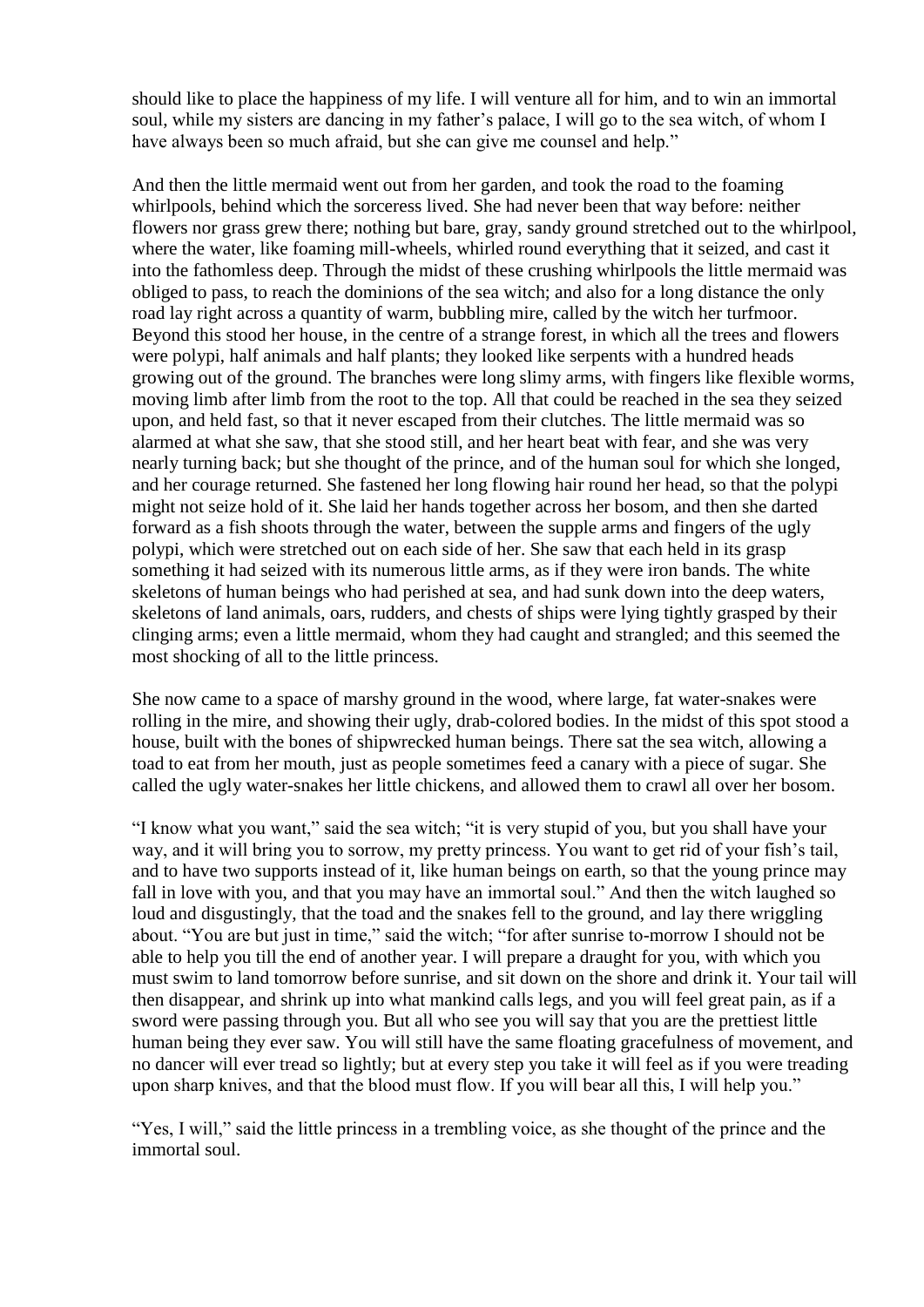"But think again," said the witch; "for when once your shape has become like a human being, you can no more be a mermaid. You will never return through the water to your sisters, or to your father's palace again; and if you do not win the love of the prince, so that he is willing to forget his father and mother for your sake, and to love you with his whole soul, and allow the priest to join your hands that you may be man and wife, then you will never have an immortal soul. The first morning after he marries another your heart will break, and you will become foam on the crest of the waves."

"I will do it," said the little mermaid, and she became pale as death.

"But I must be paid also," said the witch, "and it is not a trifle that I ask. You have the sweetest voice of any who dwell here in the depths of the sea, and you believe that you will be able to charm the prince with it also, but this voice you must give to me; the best thing you possess will I have for the price of my draught. My own blood must be mixed with it, that it may be as sharp as a two-edged sword."

"But if you take away my voice," said the little mermaid, "what is left for me?"

"Your beautiful form, your graceful walk, and your expressive eyes; surely with these you can enchain a man's heart. Well, have you lost your courage? Put out your little tongue that I may cut it off as my payment; then you shall have the powerful draught."

"It shall be," said the little mermaid.

Then the witch placed her cauldron on the fire, to prepare the magic draught.

"Cleanliness is a good thing," said she, scouring the vessel with snakes, which she had tied together in a large knot; then she pricked herself in the breast, and let the black blood drop into it. The steam that rose formed itself into such horrible shapes that no one could look at them without fear. Every moment the witch threw something else into the vessel, and when it began to boil, the sound was like the weeping of a crocodile. When at last the magic draught was ready, it looked like the clearest water. "There it is for you," said the witch. Then she cut off the mermaid's tongue, so that she became dumb, and would never again speak or sing. "If the polypi should seize hold of you as you return through the wood," said the witch, "throw over them a few drops of the potion, and their fingers will be torn into a thousand pieces." But the little mermaid had no occasion to do this, for the polypi sprang back in terror when they caught sight of the glittering draught, which shone in her hand like a twinkling star.

So she passed quickly through the wood and the marsh, and between the rushing whirlpools. She saw that in her father's palace the torches in the ballroom were extinguished, and all within asleep; but she did not venture to go in to them, for now she was dumb and going to leave them forever, she felt as if her heart would break. She stole into the garden, took a flower from the flower-beds of each of her sisters, kissed her hand a thousand times towards the palace, and then rose up through the dark blue waters. The sun had not risen when she came in sight of the prince's palace, and approached the beautiful marble steps, but the moon shone clear and bright. Then the little mermaid drank the magic draught, and it seemed as if a two-edged sword went through her delicate body: she fell into a swoon, and lay like one dead. When the sun arose and shone over the sea, she recovered, and felt a sharp pain; but just before her stood the handsome young prince. He fixed his coal-black eyes upon her so earnestly that she cast down her own, and then became aware that her fish's tail was gone, and that she had as pretty a pair of white legs and tiny feet as any little maiden could have; but she had no clothes, so she wrapped herself in her long, thick hair. The prince asked her who she was, and where she came from, and she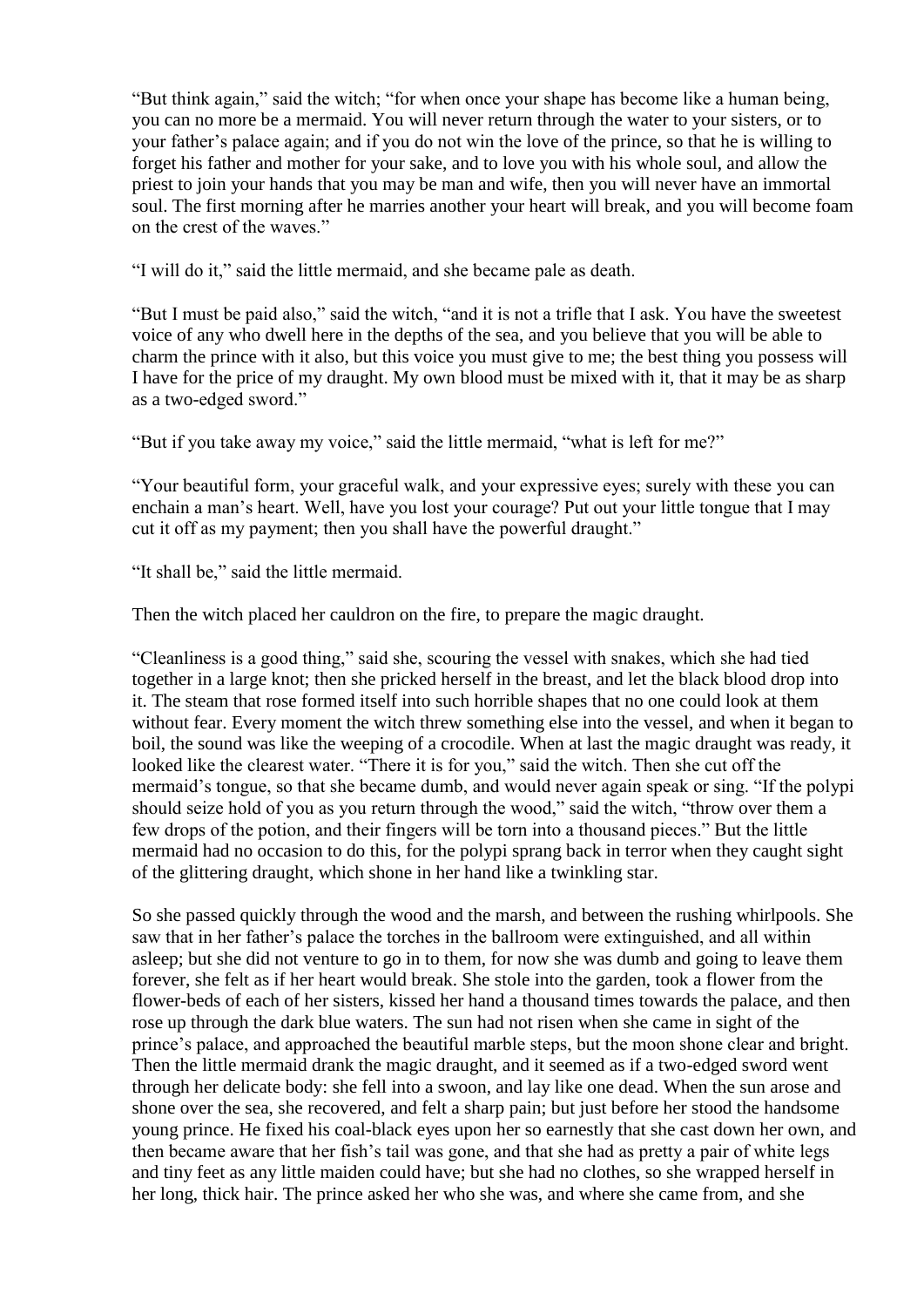looked at him mildly and sorrowfully with her deep blue eyes; but she could not speak. Every step she took was as the witch had said it would be, she felt as if treading upon the points of needles or sharp knives; but she bore it willingly, and stepped as lightly by the prince's side as a soap-bubble, so that he and all who saw her wondered at her graceful-swaying movements. She was very soon arrayed in costly robes of silk and muslin, and was the most beautiful creature in the palace; but she was dumb, and could neither speak nor sing.

Beautiful female slaves, dressed in silk and gold, stepped forward and sang before the prince and his royal parents: one sang better than all the others, and the prince clapped his hands and smiled at her. This was great sorrow to the little mermaid; she knew how much more sweetly she herself could sing once, and she thought, "Oh if he could only know that! I have given away my voice forever, to be with him."

The slaves next performed some pretty fairy-like dances, to the sound of beautiful music. Then the little mermaid raised her lovely white arms, stood on the tips of her toes, and glided over the floor, and danced as no one yet had been able to dance. At each moment her beauty became more revealed, and her expressive eyes appealed more directly to the heart than the songs of the slaves. Every one was enchanted, especially the prince, who called her his little foundling; and she danced again quite readily, to please him, though each time her foot touched the floor it seemed as if she trod on sharp knives.

The prince said she should remain with him always, and she received permission to sleep at his door, on a velvet cushion. He had a page's dress made for her, that she might accompany him on horseback. They rode together through the sweet-scented woods, where the green boughs touched their shoulders, and the little birds sang among the fresh leaves. She climbed with the prince to the tops of high mountains; and although her tender feet bled so that even her steps were marked, she only laughed, and followed him till they could see the clouds beneath them looking like a flock of birds travelling to distant lands. While at the prince's palace, and when all the household were asleep, she would go and sit on the broad marble steps; for it eased her burning feet to bathe them in the cold sea-water; and then she thought of all those below in the deep.

Once during the night her sisters came up arm-in-arm, singing sorrowfully, as they floated on the water. She beckoned to them, and then they recognized her, and told her how she had grieved them. After that, they came to the same place every night; and once she saw in the distance her old grandmother, who had not been to the surface of the sea for many years, and the old Sea King, her father, with his crown on his head. They stretched out their hands towards her, but they did not venture so near the land as her sisters did.

As the days passed, she loved the prince more fondly, and he loved her as he would love a little child, but it never came into his head to make her his wife; yet, unless he married her, she could not receive an immortal soul; and, on the morning after his marriage with another, she would dissolve into the foam of the sea.

"Do you not love me the best of them all?" the eyes of the little mermaid seemed to say, when he took her in his arms, and kissed her fair forehead.

"Yes, you are dear to me," said the prince; "for you have the best heart, and you are the most devoted to me; you are like a young maiden whom I once saw, but whom I shall never meet again. I was in a ship that was wrecked, and the waves cast me ashore near a holy temple, where several young maidens performed the service. The youngest of them found me on the shore, and saved my life. I saw her but twice, and she is the only one in the world whom I could love; but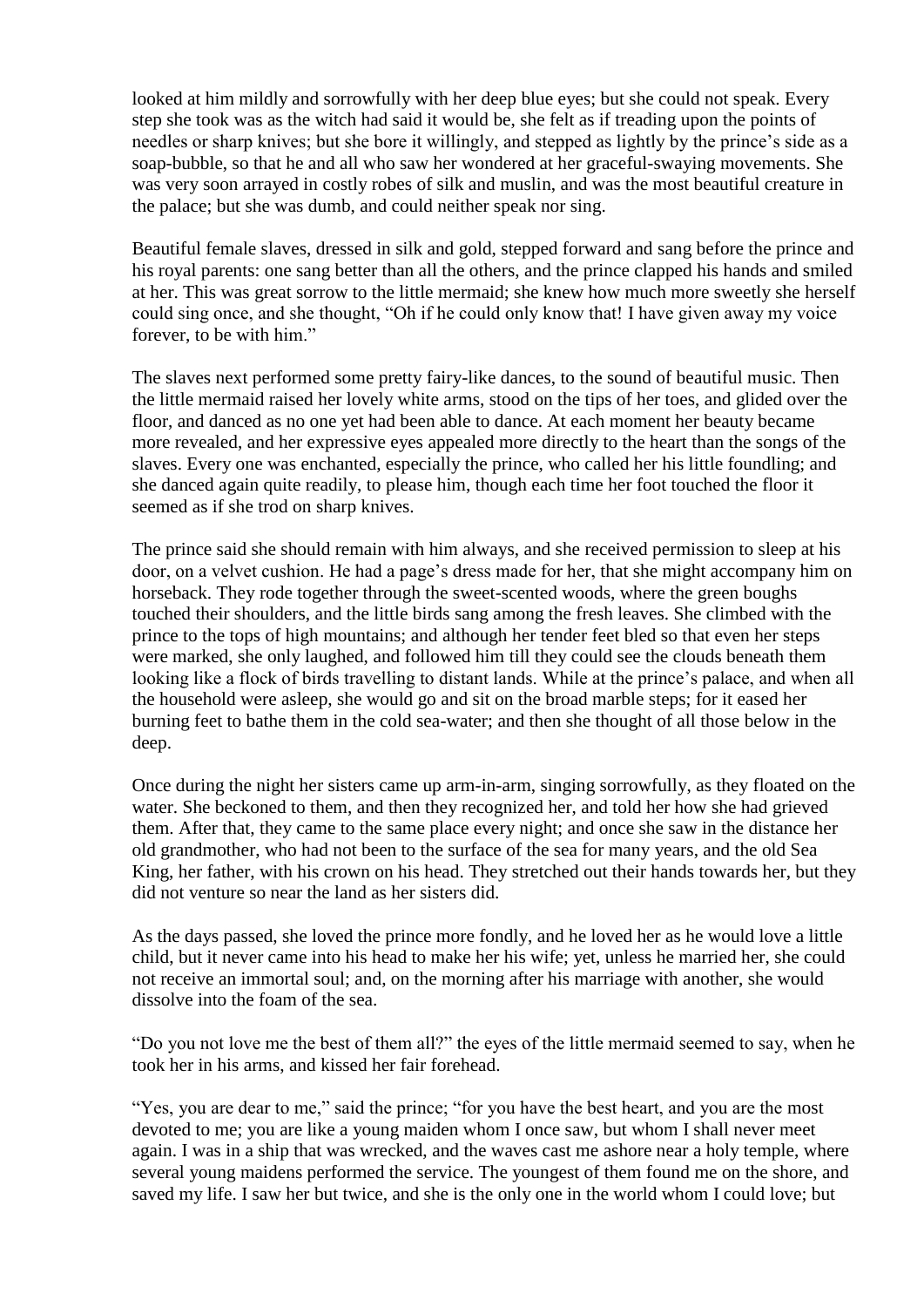you are like her, and you have almost driven her image out of my mind. She belongs to the holy temple, and my good fortune has sent you to me instead of her; and we will never part."

"Ah, he knows not that it was I who saved his life," thought the little mermaid. "I carried him over the sea to the wood where the temple stands: I sat beneath the foam, and watched till the human beings came to help him. I saw the pretty maiden that he loves better than he loves me;" and the mermaid sighed deeply, but she could not shed tears. "He says the maiden belongs to the holy temple, therefore she will never return to the world. They will meet no more: while I am by his side, and see him every day. I will take care of him, and love him, and give up my life for his sake."

Very soon it was said that the prince must marry, and that the beautiful daughter of a neighboring king would be his wife, for a fine ship was being fitted out. Although the prince gave out that he merely intended to pay a visit to the king, it was generally supposed that he really went to see his daughter. A great company were to go with him. The little mermaid smiled, and shook her head. She knew the prince's thoughts better than any of the others.

"I must travel," he had said to her; "I must see this beautiful princess; my parents desire it; but they will not oblige me to bring her home as my bride. I cannot love her; she is not like the beautiful maiden in the temple, whom you resemble. If I were forced to choose a bride, I would rather choose you, my dumb foundling, with those expressive eyes." And then he kissed her rosy mouth, played with her long waving hair, and laid his head on her heart, while she dreamed of human happiness and an immortal soul. "You are not afraid of the sea, my dumb child," said he, as they stood on the deck of the noble ship which was to carry them to the country of the neighboring king. And then he told her of storm and of calm, of strange fishes in the deep beneath them, and of what the divers had seen there; and she smiled at his descriptions, for she knew better than any one what wonders were at the bottom of the sea.

In the moonlight, when all on board were asleep, excepting the man at the helm, who was steering, she sat on the deck, gazing down through the clear water. She thought she could distinguish her father's castle, and upon it her aged grandmother, with the silver crown on her head, looking through the rushing tide at the keel of the vessel. Then her sisters came up on the waves, and gazed at her mournfully, wringing their white hands. She beckoned to them, and smiled, and wanted to tell them how happy and well off she was; but the cabin-boy approached, and when her sisters dived down he thought it was only the foam of the sea which he saw.

The next morning the ship sailed into the harbor of a beautiful town belonging to the king whom the prince was going to visit. The church bells were ringing, and from the high towers sounded a flourish of trumpets; and soldiers, with flying colors and glittering bayonets, lined the rocks through which they passed. Every day was a festival; balls and entertainments followed one another.

But the princess had not yet appeared. People said that she was being brought up and educated in a religious house, where she was learning every royal virtue. At last she came. Then the little mermaid, who was very anxious to see whether she was really beautiful, was obliged to acknowledge that she had never seen a more perfect vision of beauty. Her skin was delicately fair, and beneath her long dark eye-lashes her laughing blue eyes shone with truth and purity.

"It was you," said the prince, "who saved my life when I lay dead on the beach," and he folded his blushing bride in his arms. "Oh, I am too happy," said he to the little mermaid; "my fondest hopes are all fulfilled. You will rejoice at my happiness; for your devotion to me is great and sincere."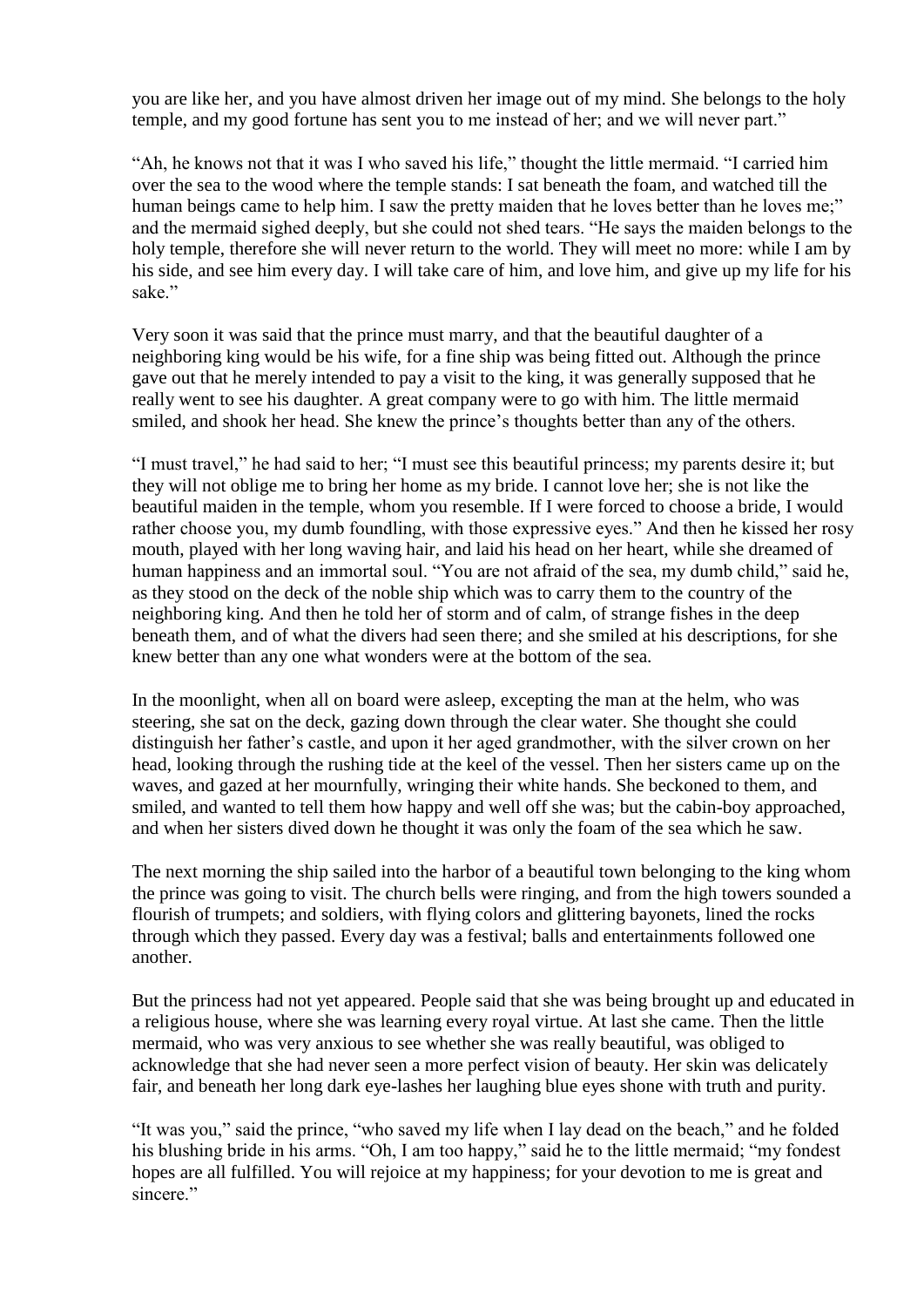The little mermaid kissed his hand, and felt as if her heart were already broken. His wedding morning would bring death to her, and she would change into the foam of the sea. All the church bells rung, and the heralds rode about the town proclaiming the betrothal. Perfumed oil was burning in costly silver lamps on every altar. The priests waved the censers, while the bride and bridegroom joined their hands and received the blessing of the bishop. The little mermaid, dressed in silk and gold, held up the bride's train; but her ears heard nothing of the festive music, and her eyes saw not the holy ceremony; she thought of the night of death which was coming to her, and of all she had lost in the world. On the same evening the bride and bridegroom went on board ship; cannons were roaring, flags waving, and in the centre of the ship a costly tent of purple and gold had been erected. It contained elegant couches, for the reception of the bridal pair during the night. The ship, with swelling sails and a favorable wind, glided away smoothly and lightly over the calm sea. When it grew dark a number of colored lamps were lit, and the sailors danced merrily on the deck. The little mermaid could not help thinking of her first rising out of the sea, when she had seen similar festivities and joys; and she joined in the dance, poised herself in the air as a swallow when he pursues his prey, and all present cheered her with wonder. She had never danced so elegantly before. Her tender feet felt as if cut with sharp knives, but she cared not for it; a sharper pang had pierced through her heart. She knew this was the last evening she should ever see the prince, for whom she had forsaken her kindred and her home; she had given up her beautiful voice, and suffered unheard-of pain daily for him, while he knew nothing of it. This was the last evening that she would breathe the same air with him, or gaze on the starry sky and the deep sea; an eternal night, without a thought or a dream, awaited her: she had no soul and now she could never win one. All was joy and gayety on board ship till long after midnight; she laughed and danced with the rest, while the thoughts of death were in her heart. The prince kissed his beautiful bride, while she played with his raven hair, till they went arm-in-arm to rest in the splendid tent. Then all became still on board the ship; the helmsman, alone awake, stood at the helm. The little mermaid leaned her white arms on the edge of the vessel, and looked towards the east for the first blush of morning, for that first ray of dawn that would bring her death. She saw her sisters rising out of the flood: they were as pale as herself; but their long beautiful hair waved no more in the wind, and had been cut off.

"We have given our hair to the witch," said they, "to obtain help for you, that you may not die to-night. She has given us a knife: here it is, see it is very sharp. Before the sun rises you must plunge it into the heart of the prince; when the warm blood falls upon your feet they will grow together again, and form into a fish's tail, and you will be once more a mermaid, and return to us to live out your three hundred years before you die and change into the salt sea foam. Haste, then; he or you must die before sunrise. Our old grandmother moans so for you, that her white hair is falling off from sorrow, as ours fell under the witch's scissors. Kill the prince and come back; hasten: do you not see the first red streaks in the sky? In a few minutes the sun will rise, and you must die." And then they sighed deeply and mournfully, and sank down beneath the waves.

The little mermaid drew back the crimson curtain of the tent, and beheld the fair bride with her head resting on the prince's breast. She bent down and kissed his fair brow, then looked at the sky on which the rosy dawn grew brighter and brighter; then she glanced at the sharp knife, and again fixed her eyes on the prince, who whispered the name of his bride in his dreams. She was in his thoughts, and the knife trembled in the hand of the little mermaid: then she flung it far away from her into the waves; the water turned red where it fell, and the drops that spurted up looked like blood. She cast one more lingering, half-fainting glance at the prince, and then threw herself from the ship into the sea, and thought her body was dissolving into foam. The sun rose above the waves, and his warm rays fell on the cold foam of the little mermaid, who did not feel as if she were dying. She saw the bright sun, and all around her floated hundreds of transparent beautiful beings; she could see through them the white sails of the ship, and the red clouds in the